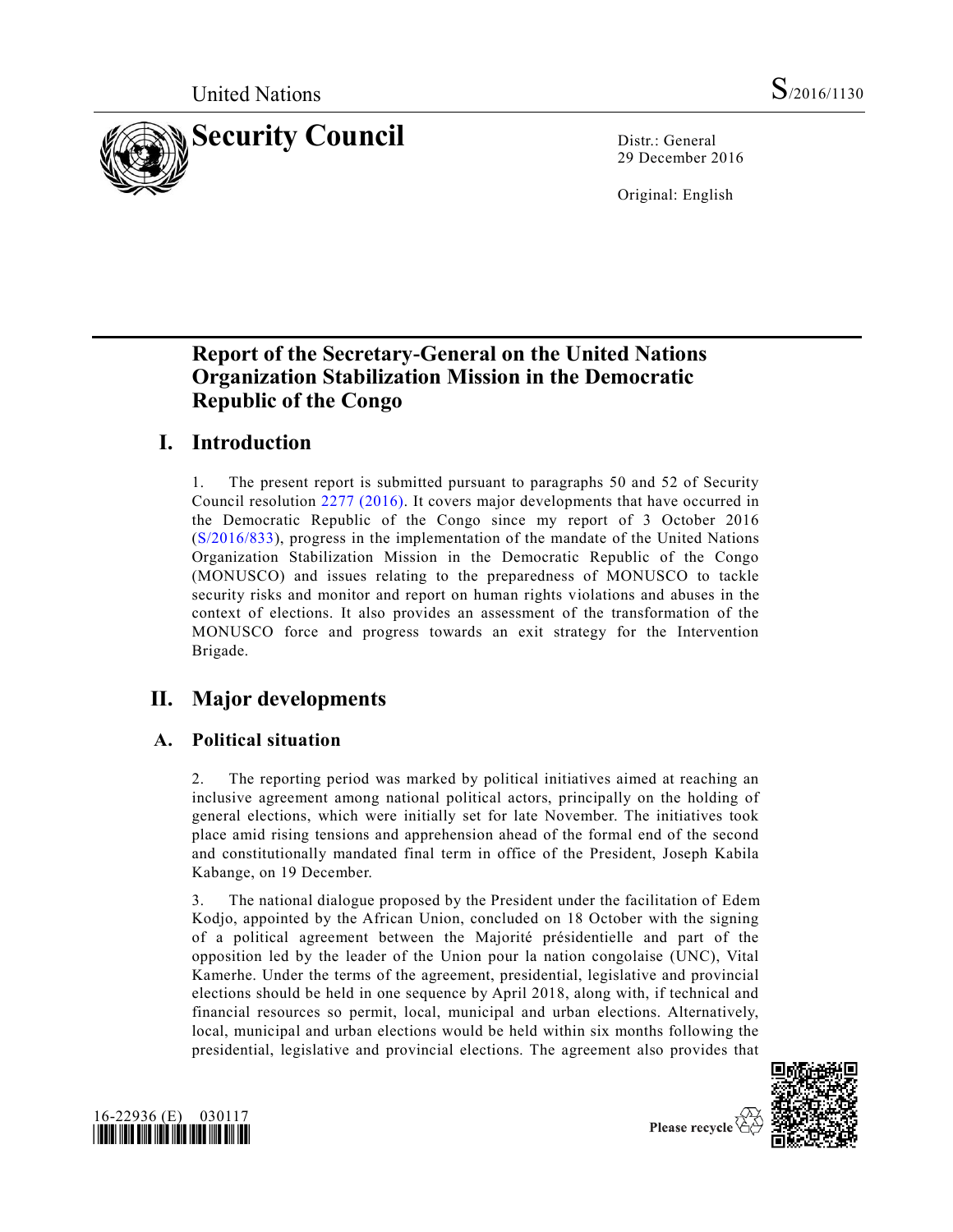the current President will remain in power until the elections and his successor assumes office, in line with a ruling issued by the Constitutional Court on 11 May. The same applies for parliamentarians, provincial governors and members of provincial assemblies. In addition, a government of national unity, to be led by a prime minister chosen from opposition members who took part in the national dialogue, was to be formed within 21 days of the signing of the agreement to oversee preparations towards elections.

4. The agreement was denounced by opposition parties that did not participate in the dialogue. On 19 October, the opposition coalition, Rassemblement des forces politiques et sociales acquises au changement, called for a stay-at-home day in Kinshasa and other cities in protest. On 20 October, the Union pour la démocratie et le progrès social (UDPS), a member party of the Rassemblement, issued a statement in which it rejected the agreement on the grounds that it violated the Constitution and did not reflect a consensus among Congolese political actors. The Episcopal Conference of the Democratic Republic of the Congo, which had initially participated in the dialogue before withdrawing from it after the violent incidents of 19 and 20 September, called for a more inclusive dialogue to reach consensus on the electoral process.

5. On 31 October, at the request of the President, the Episcopal Conference initiated mediation aimed at promoting consensus on the transition and elections. To that end, it held a series of meetings with the Majorité présidentielle and the Rassemblement, among others.

6. In Kinshasa, the Governor reiterated the ban on public political activities in force since 22 September. On 5 November, a strong police presence prevented an opposition rally from being held in the capital. The Rassemblement issued a press release to postpone the rally to 19 November, with a view to ensuring calm in anticipation of the visit by the Security Council from 11 to 13 November and to allowing mediation efforts by the Episcopal Conference to proceed. On 19 November, opposition protests were again prevented from being held.

7. On 15 November, the President delivered his annual state of the nation address. He welcomed the agreement and called upon political actors who had not participated in the national dialogue to sign it. He also denounced what he described as "foreign interference" in the country's internal affairs. On elections, he commended the Independent National Electoral Commission for the continuing voter registration process and called upon young people to enrol en masse. On security, he asserted that "areas of lawlessness" had been reduced to "pockets of insecurity" and condemned the "barbaric acts of terrorist and criminal forces in Beni, Kasai Central, Kasai Oriental and in Kinshasa".

8. On 17 November, in line with the agreement, the President appointed Samy Badibanga as Prime Minister following the resignation of Augustin Matata Ponyo Mapon on 14 November. A parliamentarian, Mr. Badibanga is the leader of the UDPS et Alliés parliamentary group, a coalition formed by those party members who rejected the call by Etienne Tshisekedi for UDPS not to sit in Parliament after the elections of 2011. In reaction, the Secretary-General of UDPS, Jean-Marc Kabund wa Kabund, stated that the appointment of the new Prime Minister was a "non-event", recalling that Mr. Badibanga was a dissident and advocating an agreement between the President and Mr. Tshisekedi on arrangements for a political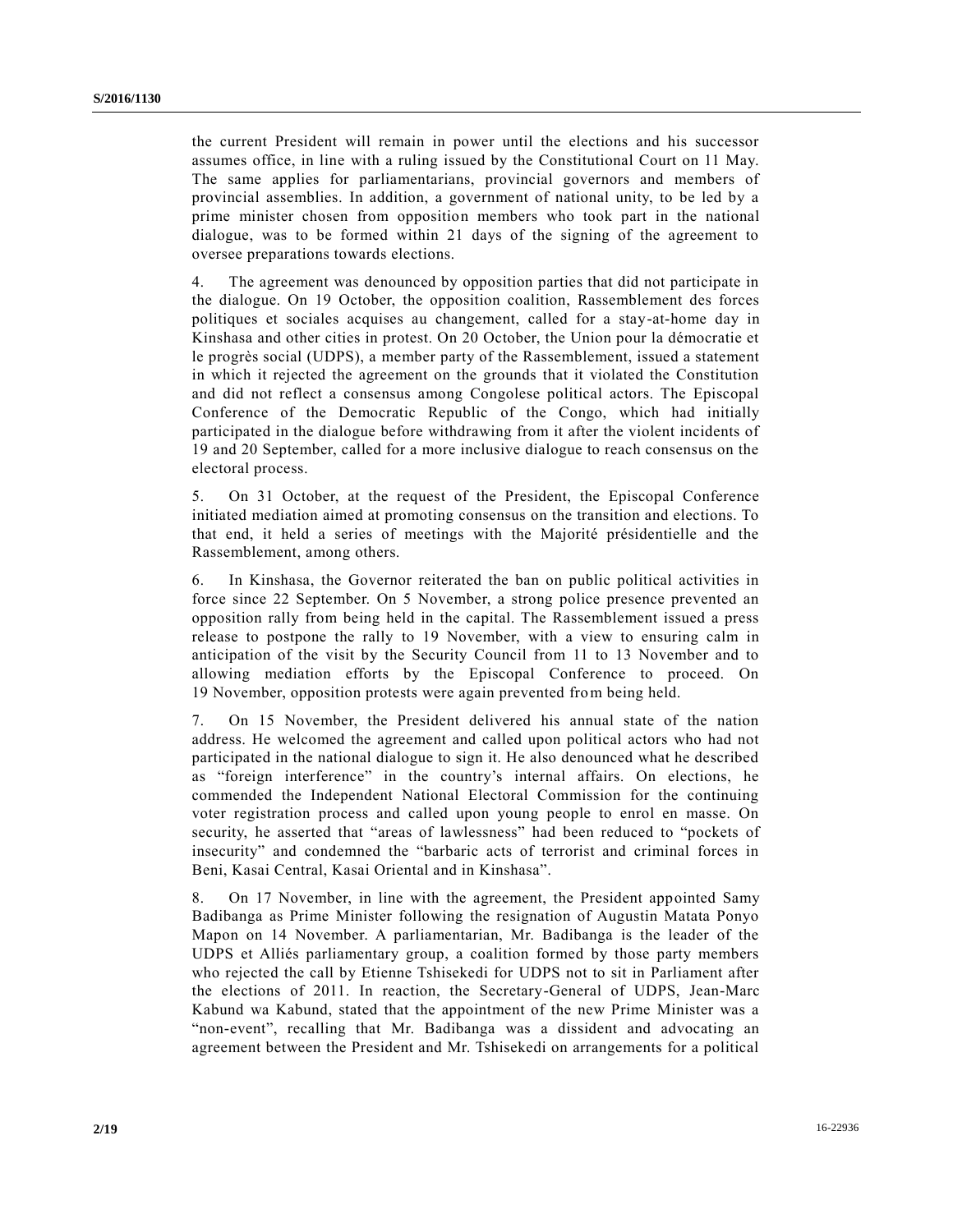transition after 19 December. In contrast, the signatories to the agreement welcomed Mr. Badibanga's appointment.

9. By early December, the mediation led by the Episcopal Conference between the signatories and non-signatories to the agreement, including the Rassemblement, had reached an impasse. On 2 December, the Episcopal Conference issued a press release and held a press conference in Kinshasa to call upon all sides to show goodwill in order to reach a compromise. On 5 December, following a meeting between representatives of the Episcopal Conference and the President, the Office of the President issued a press release in which it expressed the President's continued support and encouragement for the Episcopal Conference mediation. From 17 December, the Episcopal Conference led a new round of consultations between the signatories and non-signatories in an attempt to reconcile differences on the governance arrangements and the date and sequencing of the elections.

10. On 19 December, the President's second and final term in office formally came to an end amid persistent tensions and localized protests nationwide. At midnight, a presidential decree announcing the formation of a new Government was read on national television. The new Government has 68 members, 20 more than the previous Government, including eight women. In line with the agreement of 18 October, it comprises representatives of political parties and coalitions that participated in the national dialogue, including UDPS and UNC. In addition to the position of Prime Minister held by Samy Badibanga of UDPS et Alliés, another UDPS official is the Deputy Minister of Finance. The Majorité présidentielle retains key portfolios, including security and the interior, defence, foreign affairs, economy, finance, mines, hydrocarbons and justice. Representatives of UNC hold three portfolios (budget, foreign trade and deputy minister of justice). Several outgoing ministers, including the Minister of Communications and Media and Spokesperson of the Government, were reappointed, while a handful were replaced, including Raymond Tshibanda N'tungamulongo, who left the post of Minister for Foreign Affairs, and Evariste Boshab, who left the post of Deputy Prime Minister and Minister of the Interior and Security.

11. The nomination of the new Government generated mixed reactions. The spokesperson of the Rassemblement and UDPS Deputy Secretary-General, Bruno Tshibala, said that the announcement was a "non-event" and that a solution to the political impasse should emerge from the negotiations led by the Episcopal Conference. The leader of UNC, Vital Kamerhe, welcomed the announcement, while noting that it would have been best if it had been made after the conclusion of the Episcopal Conference mediation process.

12. On 20 December, in reaction to a series of incidents involving protesters and security forces, the Prime Minister held his first press conference and called for calm. The following day, the Government announced that at least 31 people had been killed in recent clashes around the country over the preceding days. Other sources announced higher tolls.

13. My Special Representative for the Democratic Republic of the Congo and Head of MONUSCO and my Special Envoy for the Great Lakes Region jointly undertook good offices to bridge the gap between political stakeholders. From 31 October to 4 November, my Special Representative met the Rassemblement, the Episcopal Conference, the apostolic nuncio, a delegation of the All Africa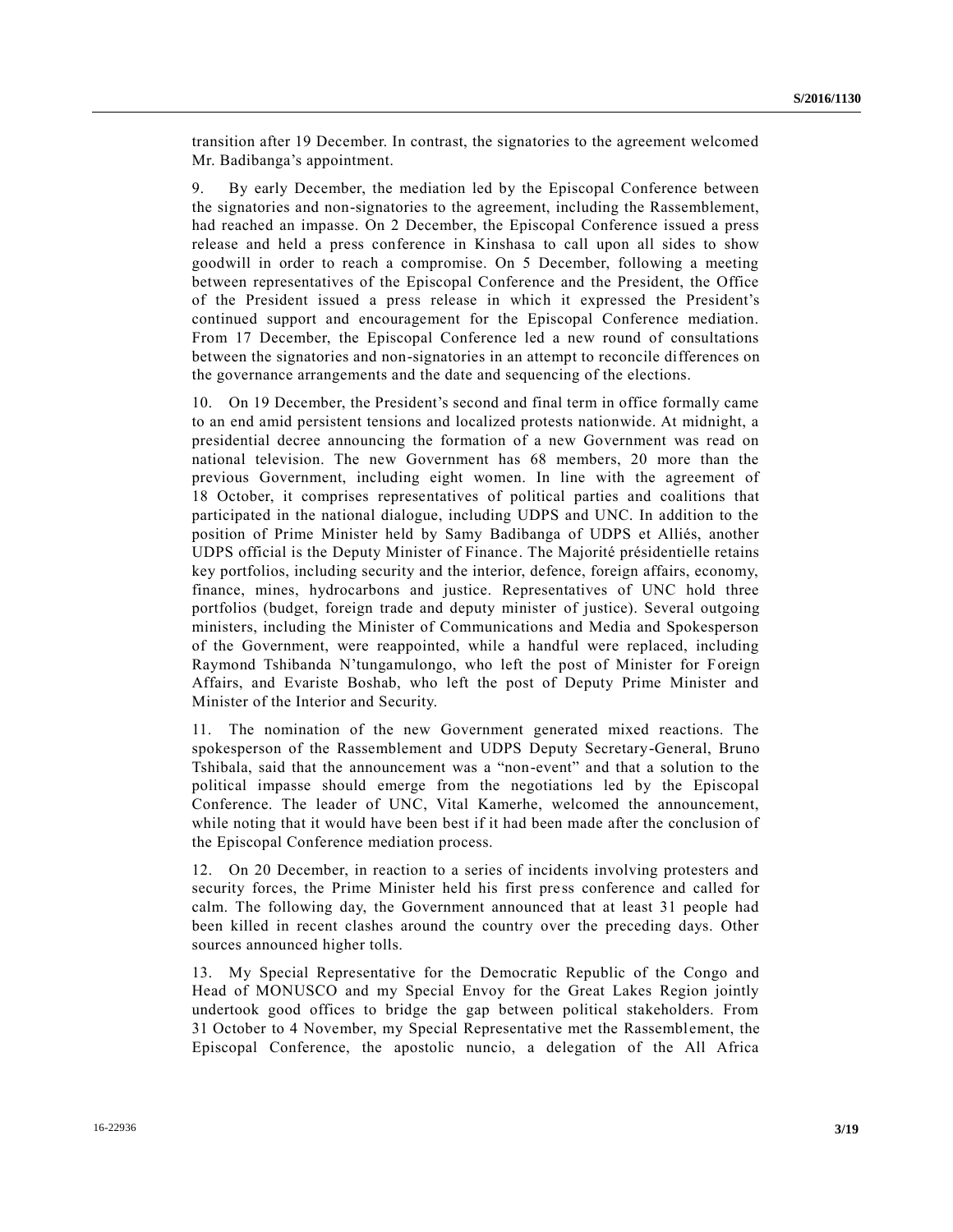Conference of Churches and the Vice-Minister for External Relations of Angola to explore options to broaden support for a political solution with a view to preventing violence relating to the electoral process. From 22 to 25 November, my Special Representative and my Special Envoy held meetings in Kinshasa with key political stakeholders, including the Prime Minister-designate and representatives of the Majorité présidentielle and the Rassemblement, in support of the mediation led by the Episcopal Conference.

14. At the regional level, ahead of the meeting on 26 October of the Regional Oversight Mechanism of the Peace, Security and Cooperation Framework for the Democratic Republic of the Congo and the Region in Luanda, my Special Envoy travelled to the United Republic of Tanzania on 17 October and Uganda on 19 October, where he met the Minister for Foreign Affairs, East Africa, Regional and International Cooperation, Augustine Phillip Mahiga, and the President, Yoweri Kaguta Museveni, respectively, to discuss the situation in the Democratic Republic of the Congo and encourage increased regional involvement to tackle the situation. My Special Representative also visited the President of Uganda in Kampala on 15 November and the President of the Congo, Denis Sassou Nguesso, in Brazzaville on 24 November to advocate enhanced regional support for the peaceful resolution of the political impasse in the Democratic Republic of the Congo. A Security Council delegation, jointly led by the Permanent Representatives of Angola and France, visited the Democratic Republic of the Congo from 11 to 13 November and Angola on 14 November to, among other things, urge Congolese actors to find a consensual solution to the political impasse and to demonstrate its support for regional initiatives aimed at preserving stability in the country.

#### **B. Electoral developments**

15. The political agreement of 18 October provides for a complete overhaul of the voter register by 31 July 2017 and the holding of elections by April 2018.

16. The pilot phase of the voter registration process launched in Gbadolite, North Ubangi Province, on 31 July was completed on 29 November, a month later than initially planned, with a total of 808,215 voters registered of the 850,000 originally envisaged by the Independent National Electoral Commission, including 363,541 women. In mid-December, the Commission launched the subsequent phase, with operations in 12 provinces covering one of two operational areas. Since 28 October, MONUSCO has made four cargo planes and 16 helicopters available to the Commission and has transported 1,000 tons of voter registration materials from Kinshasa to other provinces. MONUSCO also supported the deployment of 150 voter registration and police officials. On 31 October, a joint centre comprising experts from the Commission and the United Nations was established in Kinshasa to better coordinate voter registration operations.

17. By 15 December, the Government had disbursed to the Independent National Electoral Commission \$180 million of the \$300 million pledged for 2016 for the preparation of elections. At a press conference on 6 December, the Commission reported that its updated budget for the electoral cycle was \$1.8 billion, an increase from the previously announced \$1.2 billion. The multi-partner basket fund for the project to support the electoral cycle, managed by the United Nations Development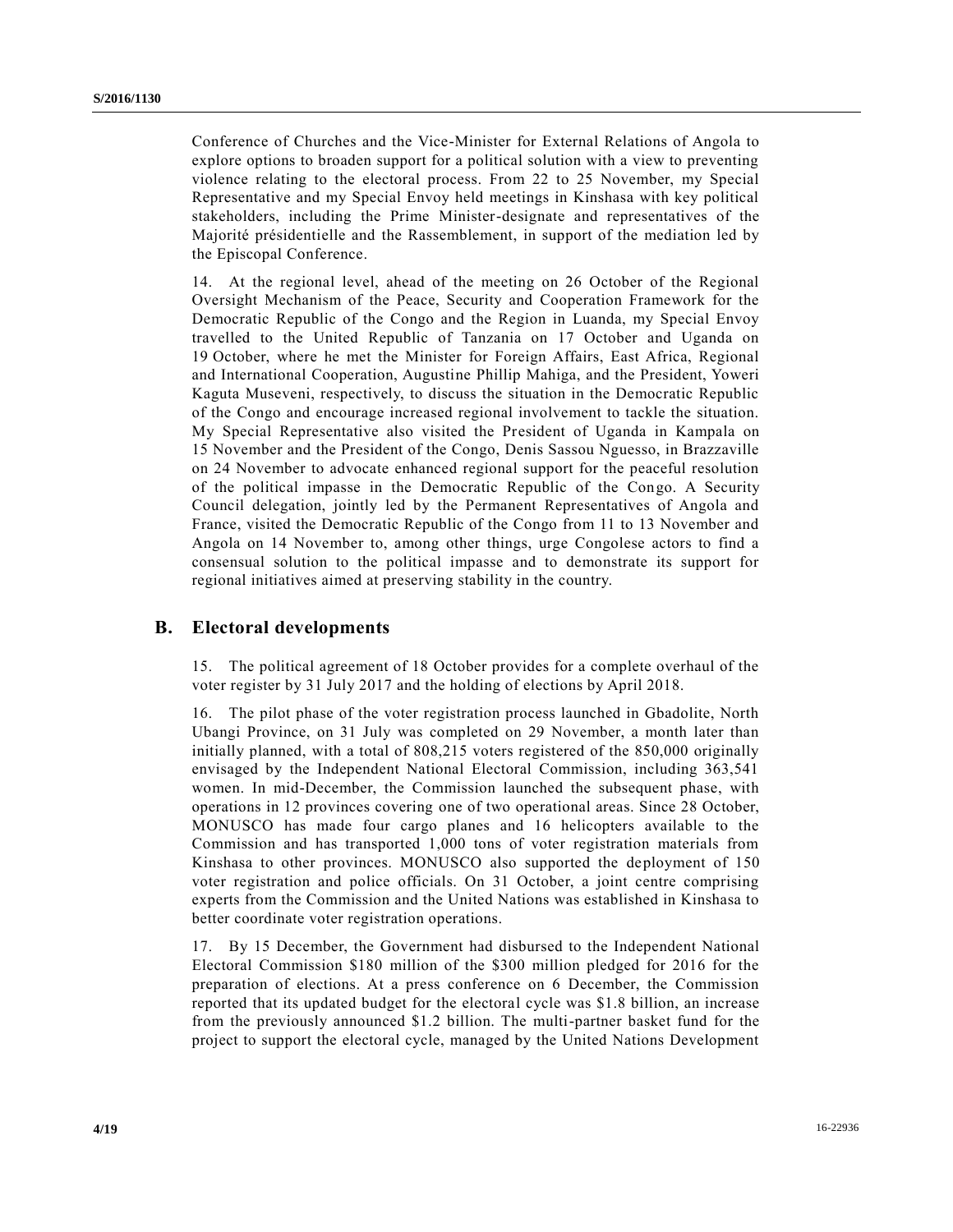Programme, remained funded at only 6 per cent of the required amount of \$123.3 million, owing to donor concerns regarding the political context of the elections.

#### **C. Security situation**

18. Armed violence in the eastern Democratic Republic of the Congo continued to place civilians at risk, resulting in further population displacements and intercommunal tensions in some areas. Overall, the intensity of operations conducted by the Armed Forces of the Democratic Republic of the Congo (Forces armées de la République démocratique du Congo-FARDC) against armed groups decreased, including those operations coordinated with MONUSCO, partly owing to heavy losses against the Allied Democratic Forces (ADF) in the "triangle area".

19. In Beni territory, North Kivu, suspected ADF elements conducted a series of attacks against civilians that resulted in dozens of casualties and contributed to heightened tensions in the area. From 2 to 4 October, suspected ADF elements attacked the villages of Kasinga, Malolu and Mamudioma, reportedly killing four civilians and injuring three. On 9 October, suspected ADF elements attacked a position of FARDC in Boikene, killing seven civilians and displacing many more towards the centre of Beni. On 31 October, about 20 suspected ADF elements attacked the village of Kitevya, in the Oicha area, killing seven civilians. Another four civilians went missing. In response to the attacks, the Beni area has, since October, seen the emergence of Mai-Mai groups, with a suspected strength of several hundred elements. The groups have attacked police stations, presumably to acquire weapons. On 19 December, Mai-Mai Mazembe elements attacked various locations in Butembo, on the border of Beni and Lubero territories, killing a peacekeeper, a police officer and at least one soldier, injuring two peacekeepers and destroying a police station. At least five Mai-Mai elements were killed during the attack. MONUSCO reinforced its presence in the area and conducted joint patrols with FARDC.

20. Inter-ethnic tensions continued to cause instability and drive the activities of many of the armed groups, especially in Lubero and Rutshuru territories. On 8 November, Hutu Nyatura elements reportedly killed the Hunde chief of Mukeberwa, triggering tension between Hunde and Hutu communities in the area. Similar tensions resurfaced in Bwalanda, where Mai-Mai Mazembe elements clashed with a coalition of Nyatura/Forces démocratiques de libération du Rwanda (FDLR) elements on 16 October, prompting the local population to flee towards Kikuku and Nyanzalé. MONUSCO and FARDC deployed troops to prevent a further escalation of violence. The most significant incident took place on 27 November in Luhanga, Lubero territory, when some 50 Mai-Mai Mazembe elements attacked a camp of internally displaced persons, killing 30 and injuring 21. MONUSCO troops exchanged fire with the Mai-Mai elements, killing one and injuring two. MONUSCO attended to the wounded and evacuated at least 15 injured displaced persons to local hospitals. After the attack, FARDC and MONUSCO reinforced their positions around Luhanga. My Special Representative engaged with senior government and provincial authorities with a view to easing intercommunal tensions and finding lasting political solutions to the violence in the area. Following intervention and action by MONUSCO and the Congolese authorities, the security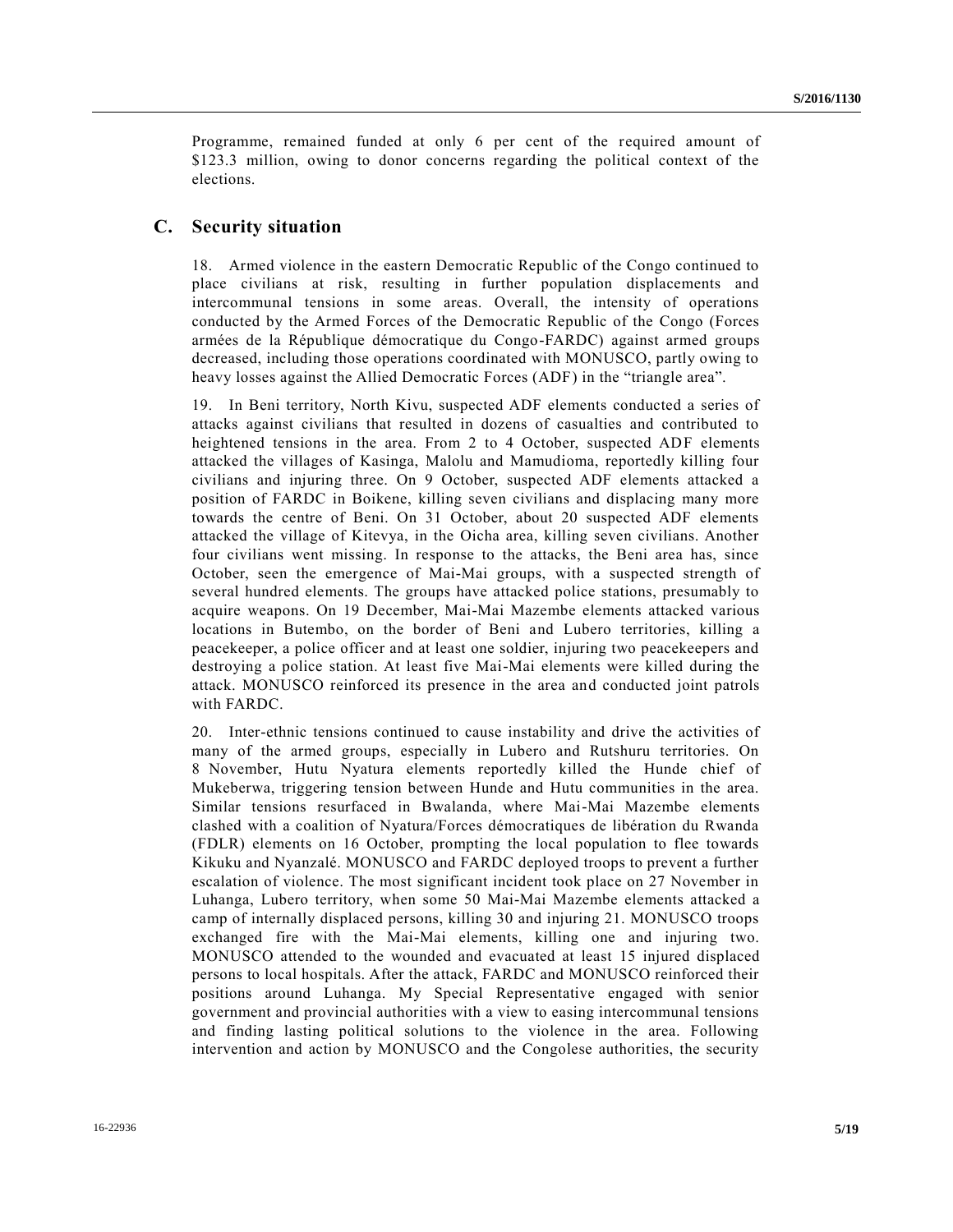situation in Buleusa, Walikale territory, has improved, with the majority of the internally displaced persons there returning to their communities on 31 October.

21. In South Kivu, FARDC continued operations against Mai-Mai Raia Mutomboki and other Mai-Mai groups in Fizi, Mwenga, Shabunda and Uvira territories. While some progress was achieved in partially disrupting the activities of the groups, they retained the capacity to attack civilians and showed little interest in disarming. Between 31 October and 4 November, Mai-Mai Raia Mutomboki elements carried out more than 20 attacks in the Penekusu area, raping at least 28 women and men and abducting 86 civilians. In Fizi territory, the combination of FDLR activities and direct clashes between FARDC and armed elements crossing over from Burundi continued to pose a threat to civilians. In Shabunda territor y, the illegal exploitation of gold and other natural resources continued to fuel the destabilizing activities of armed groups.

22. In Ituri Province, elements of the Force de résistance patriotique de l'Ituri (FRPI) continued to pose a significant security risk to civilians, with 33 separate attacks against civilians reported in October, compared with 17 in September. Between 4 and 18 October, suspected FRPI elements looted more than a dozen villages in the Aveba area, reportedly wounding three civilians and abducting two others. From 19 to 23 October, suspected FRPI elements raided eight villages on the Bunia-Beni axis, during which at least one civilian was wounded. MONUSCO supported FARDC operations against the group, leading to the capture and surrender of 10 elements, including two senior members of the group. Six weapons with ammunition were also recovered. In Mambasa, Mai-Mai groups continued to impede stabilization efforts by conducting incursions along main routes.

23. In Haut-Uélé and Bas-Uélé Provinces, the Lord's Resistance Army (LRA) remained active, amid an increasing influx of South Sudanese refugees and reports of armed elements crossing into the Democratic Republic of the Congo from South Sudan. On 1 October, suspected LRA elements reportedly attacked FARDC troops in Nasumba, killing two soldiers and injuring four, while FARDC killed four assailants. On 26 November, suspected LRA elements looted the villages of Bakudangba and Katinga on the Doruma to Gangala-na-Bodio axis, whence they also abducted 50 civilians. Elements from both South Sudanese government and opposition forces crossed into the Democratic Republic of the Congo and the number of refugees significantly increased. FARDC apprehended the South Sudanese elements who crossed into the country. MONUSCO deployed a forward base to Doruma to better monitor the situation in the area.

24. In Tanganyika Province, the conflict between the Luba and Twa communities continued to destabilize some areas. On 17 October, during clashes between militias from both communities, at least 16 people, including 3 civilians, were killed in Kabalo, more than 8,600 people displaced and some 40 villages burned down. In response, MONUSCO supported initiatives by the local authorities aimed at reducing tensions and initiating intercommunal dialogue. MONUSCO also deployed two forward bases, to Nyunzu and Kabalo, on 19 October and 14 November, respectively. On 26 October, Twa militia elements attacked Luba civilians in the village of Kizika, looting and burning down more than 80 houses and causing the displacement of civilians. On 6 and 7 November, Twa militiamen attacked and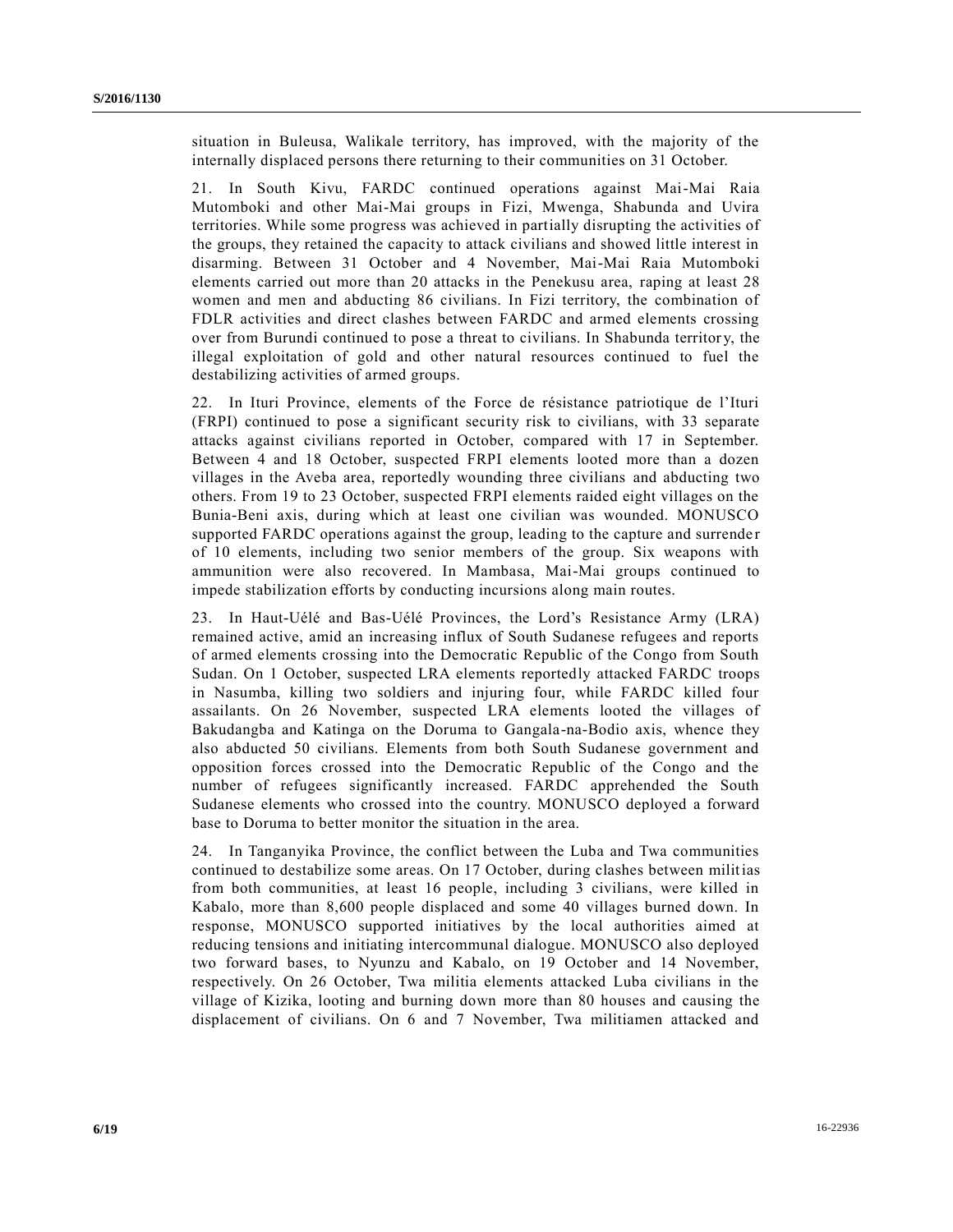looted houses belonging to the Luba community in the villages of Kamblo, Kangulu, Kyela and Kyalo.

25. In Haut-Katanga Province, the Mai-Mai Kata Katanga leader, Gédéon Kyungu Mutanga, surrendered to the provincial authorities along with 129 of his combatants on 11 October, handing over a significant number of weapons. Of this group, 11 were identified as children associated with the group and were separated; 58 agreed to join the National Disarmament, Demobilization and Reintegration Programme and 60 opted for integration into FARDC. The group has been responsible for numerous attacks against civilians over the past decade. Its leader was found guilty of crimes against humanity and imprisoned before escaping in 2011.

26. Currently, 521 Sudan People's Liberation Movement/Army in Opposition (SPLM/A in Opposition) elements remain on MONUSCO premises. On 1 October, the Government officially requested the Mission to relocate them abroad. MONUSCO is continuing its efforts to identify a sustainable solution, in consultation with the Government. The Secretariat also established contacts with the African Union Commission and the Intergovernmental Authority on Development in this regard. In a letter dated 18 October to the President of the Security Council [\(S/2016/875\)](http://undocs.org/S/2016/875), I provided a full account of developments relating to the presence of the elements on MONUSCO premises.

#### **D. Protection of civilians and neutralization of armed groups**

27. MONUSCO continued to deepen its understanding of the current conflict dynamics, improve early warning capacities and address the threats posed by armed groups. It responded to emerging protection threats and increased its presence by deploying temporary forward bases to areas of concern in Haut-Uélé, South Kivu and Tanganyika Provinces. The Mission's community alert network transmitted an average of 245 early warning alerts per month, which represents an increase of 8 per cent from the previous reporting period, with 94 per cent of alerts resulting in a response by the Government and/or MONUSCO. Alerts that remained without response were in areas with limited State security capacity and difficult access.

28. In the Beni area, North Kivu, the Mission is reinforcing protection capabilities through the deployment of forward bases in Ngadi, Muzambai and Kasinga. In addition, following an attack on Rwangoma by suspected ADF elements in August, MONUSCO and Congolese police officers jointly evaluated the security situation in Beni territory, which led to the reinforcement of the police presence and resources.

29. MONUSCO continued to support the efforts of the provincial authorities to resolve intercommunal conflicts in North Kivu. On 2 and 3 November, it supported awareness-raising activities on peaceful cohabitation in Buleusa to facilitate the return of internally displaced persons and peaceful cohabitation between the Hutu, Kobo and Nande communities. Following the violent clashes in Luhanga on 27 November, MONUSCO supported the provincial assessment mission led by the Governor of North Kivu on 29 November. From 13 to 17 December, MONUSCO facilitated the deployment of local authorities, community leaders and women leaders to Luhanga and Luofu, as well as surrounding areas, to raise the awareness of the population regarding peaceful cohabitation.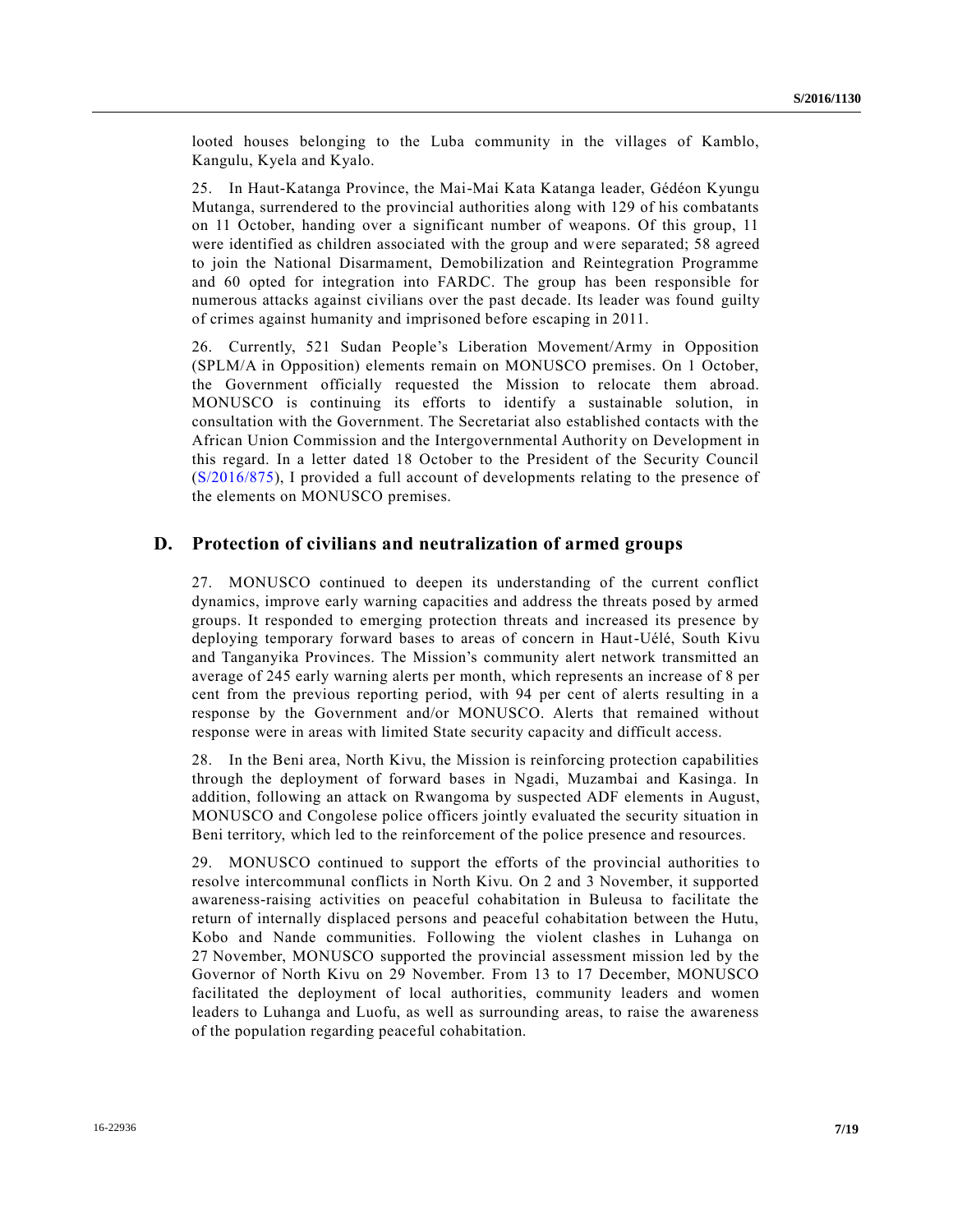30. In Kasai Central, serious outbreaks of violence in July and October across the province, including in the provincial capital, Kananga, left at least 140 people dead, with unconfirmed reports of much higher casualties. The risk of a further spread of violence remains high, given the continued dispute over traditional chieftaincies, the strongly politicized nature of the communities in the area and the linkages with national political developments. Following high-level visits to the area and joint assessment missions in October, MONUSCO reinforced its office in Kananga with a view to strengthening cooperation with the national police, improving conflictresolution capacity and enhancing engagement with the local authorities.

31. In Tanganyika Province, in response to a recent outbreak of violence, MONUSCO conducted a series of missions to assess the humanitarian situation, monitor human rights violations and initiate reconciliation between the Luba and Twa communities. Between 17 and 21 September, MONUSCO deployed 40 peacekeepers to Nyunzu and provided logistical support to national police efforts to protect civilians. On 21 November, two MONUSCO peacekeepers and five civilian staff members were attacked with arrows by unknown elements near the village of Nyemba, Kalemie territory, resulting in injuries.

32. In Ituri Province, as part of efforts to combat criminal networks, MONUSCO supported national police operations, leading to the arrest of 27 armed perpetrators, including a woman, and recovered 11 assault rifles. Those transferred to the judicial authorities admitted having killed at least 10 civilians in September and October.

33. The Mine Action Service supported MONUSCO efforts to protect civilians, responding to 62 Mission requests, resulting in the destruction of 3,767 explosive remnants of war and 3,661 rounds of small arms ammunition.

### **E. Disarmament, demobilization, repatriation, resettlement and reintegration**

34. The return of former combatants from the Kamina and Kitona camps to their communities continued to be the focus of phase III of the National Disarmament, Demobilization and Reintegration Programme. A total of 1,076 former combatants of 4,575 demobilized persons returned to their communities in eight provinces. To date, 1,592 former combatants remain in the Kamina camp and 1,712 in the Kitona camp awaiting reintegration. The National Implementation Unit for the National Disarmament, Demobilization and Reintegration Programme and MONUSCO undertook awareness-raising and outreach activities in reintegration communities for them. These developments represent the first steps of a new strategic and programmatic shift from the traditional disarmament and demobilization phase in those camps towards community-based reinsertion and reintegration programming in the east of the country.

35. The number of surrenders by elements of foreign armed groups has fallen since the previous reporting period. Since 1 October, 18 foreign combatants and 31 dependants have been repatriated.

36. MONUSCO continued to provide living assistance to 1,322 FDLR combatants and their dependants in transit camps at Kanyobagonga (North Kivu) and Walungu (South Kivu), as well as in the government-run camp at Kisangani (Tshopo).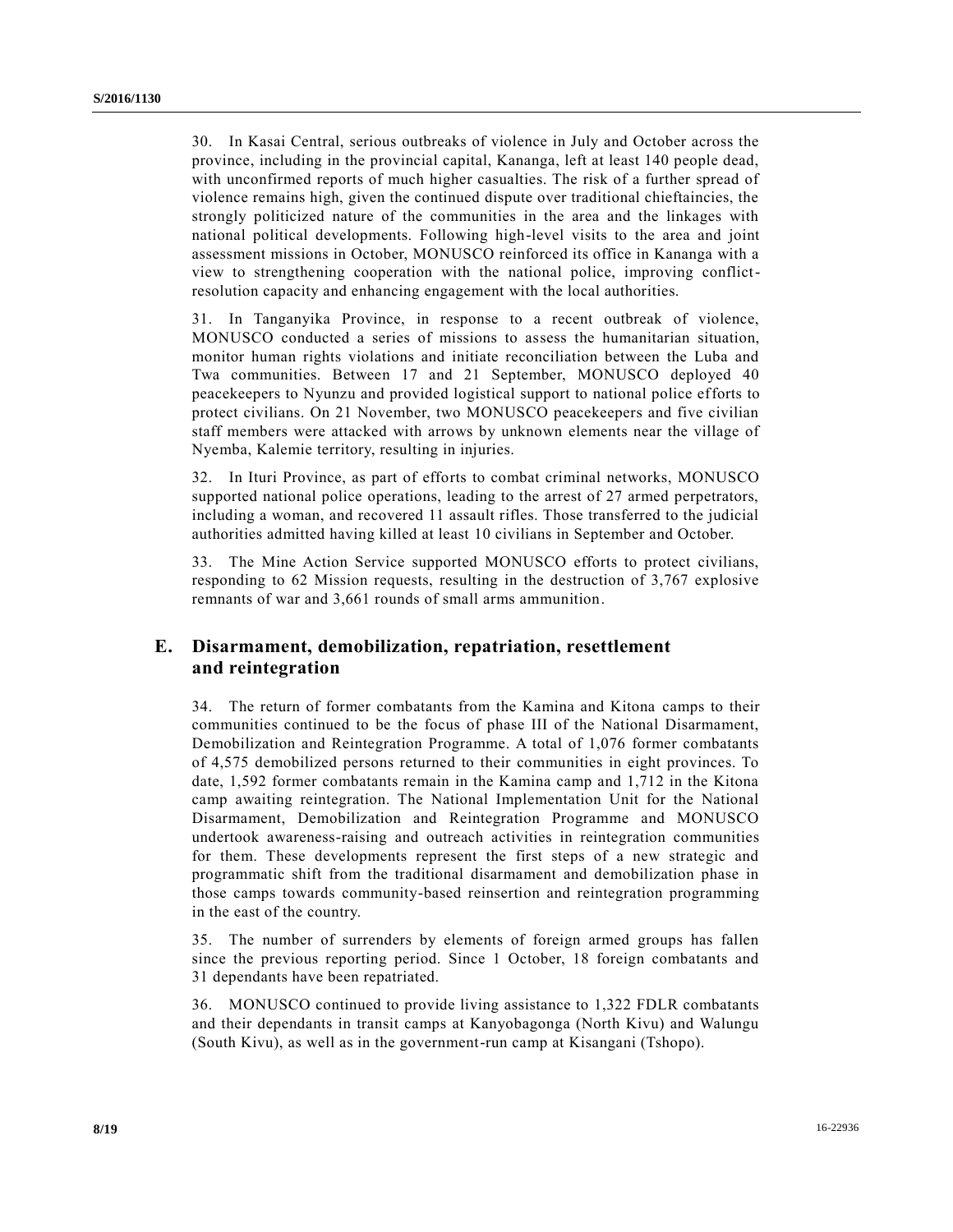### **F. Consolidation of State authority and stabilization**

37. MONUSCO developed a stabilization strategy for the Beni area to address the root causes of intercommunal tensions, while also empowering women to act as enablers of peace. It continued to support both military and civilian justice authorities in the eastern Democratic Republic of the Congo in investigating and prosecuting perpetrators of serious crimes, including genocide, crimes against humanity and war crimes, in particular through its prosecution support cells.

38. The Mission provided technical guidance to national counterparts to develop training plans and curricula for 53 newly recruited prison directors, 120 prison security guards and 50 female prison staff.

39. MONUSCO supported the national security forces in improving access to and control of weapons and ammunition. The Mine Action Service built five a rmouries in Ituri and South Kivu and provided technical advice and weapons and ammunition management training for 60 national police officers in those provinces.

#### **G. Human rights situation**

40. In October and November, MONUSCO documented 1,011 allegations of human rights violations, of which 667 were in conflict-affected areas of the eastern Democratic Republic of the Congo and 344 in the western provinces. State agents were alleged to be responsible for 612 incidents, resulting in 174 civilian deaths. Armed groups were alleged to be responsible for 399 incidents, including 118 committed by FRPI, 64 by Nyatura and 53 by other Mai-Mai combatants, resulting in 132 civilian deaths. These figures represent a significant increase in comparison with the previous reporting period, especially in terms of extrajudicial killings perpetrated by State agents.

41. From 1 January to 30 November, MONUSCO documented 4,599 human rights violations, comprising 2,915 perpetrated by State agents, resulting in 398 civilian deaths, and 1,684 committed by armed groups, resulting in 597 civilian deaths. Overall, this represents a significant increase in comparison with the 3,877 violations documented in 2015.

42. The Mission observed a continued shrinking of political space, with increased restrictions on civil and political rights, in addition to killings, harassment and intimidation targeting mainly human rights defenders, members of opposition parties and journalists. At least 10 journalists, 108 political opponents and 45 members of civil society were arbitrarily arrested and detained by the security forces, mainly before and during political activities or demonstrations. The Secretary-General of UDPS was arrested on 9 October and released on 29 November in connection with conspiracy charges relating to the violent demonstrations of 19 and 20 September. On 1 December, the then Deputy Prime Minister and Minister of the Interior and Security issued instructions banning organizations without legal status, which includes the Lutte pour le changement and Filimbi movements.

43. Since 5 November, the broadcast of Radio France internationale in Kinshasa has been suspended and its signal disrupted. On 12 November, the Minister of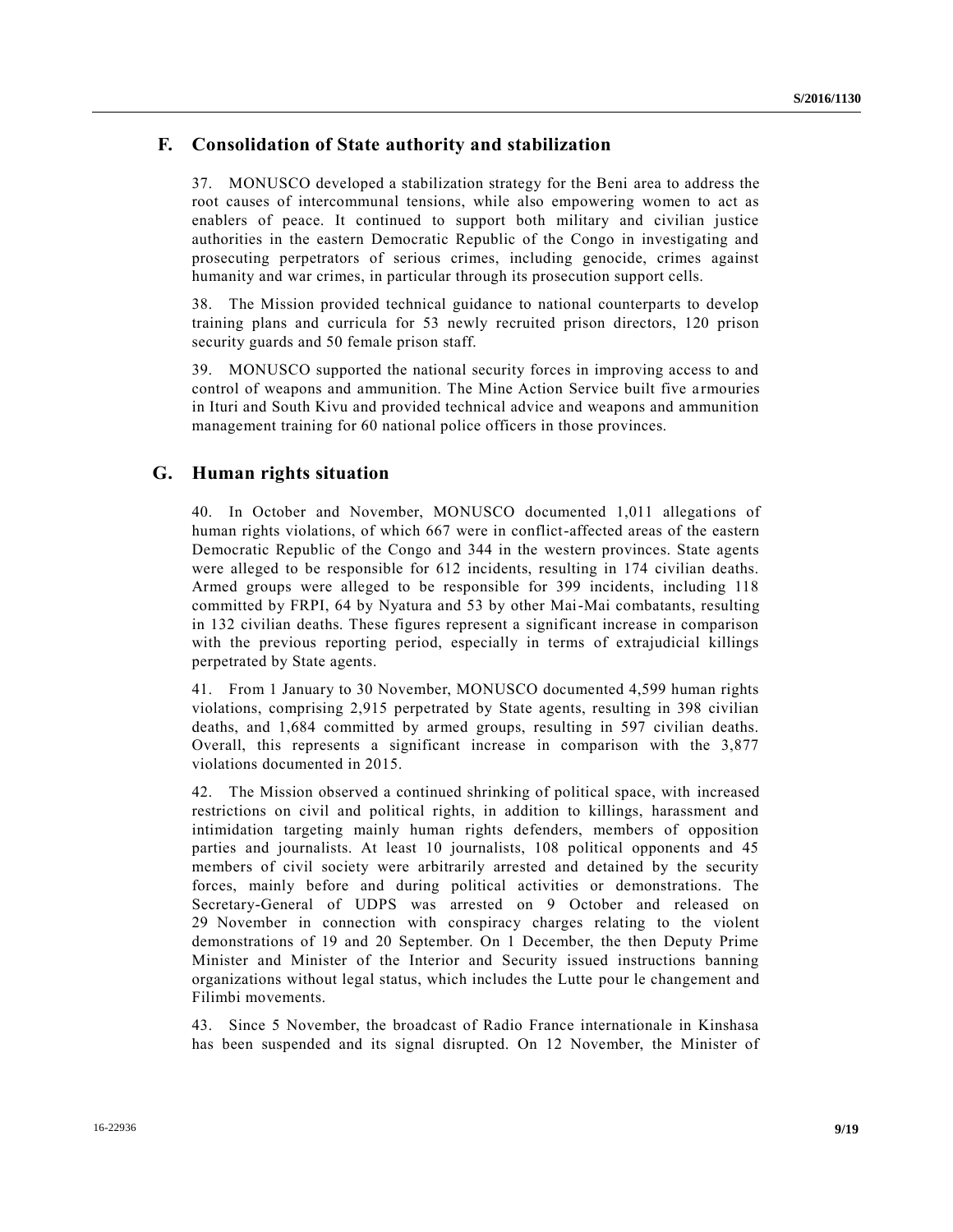Communications and Media and Spokesperson of the Government, Lambert Mende, issued a decree stipulating that only those foreign media outlets where the majority of the stakeholders were Congolese nationals could operate without interruption in the country. From 5 to 8 November, the Radio Okapi transmission in Kinshasa was disrupted.

44. On 11 October, the Government presented its report on the demonstrations of 19 and 20 September. It put the number of deaths at 32, including two police officers and a child. Responsibility for most of the violence and deaths was attributed to members of the opposition.

45. On 21 October, MONUSCO and the Office of the United Nations High Commissioner for Human Rights published their preliminary investigation report on human rights violations and violence perpetrated during the demonstrations in Kinshasa between 19 and 21 September. They found that the security forces had deliberately used excessive force, including live ammunition, resulting in at least 48 civilian deaths, 75 people being injured and at least 299 people being unlawfully arrested and detained. They also noted acts of violence by demonstrators, including the killing of four police officers and the ransacking of several public buildings. In a communiqué dated 25 October, the Majorité présidentielle contested the findings of the report, stating that they contributed to further radicalizing the Rassemblement. According to the Majorité présidentielle, no mention was made of the accountability of the organizers of the demonstrators. The Government did not react to the findings.

46. In Kasai Central, MONUSCO deployed a special investigation mission to several villages in the territories of Demba, Dibaya and Dimbelenge to verify allegations of serious human rights violations and violations of international humanitarian law committed from 22 July to 30 October by members of a militia led by a customary chief, Kamuina Nsapu, and by defence and security forces deployed to eradicate the group. In 17 separate incidents, at least 117 people, including at least 16 women and 22 children, of whom 7 were girls, were reportedly killed by soldiers. Reports indicate that, during the military operations, the soldiers indiscriminately opened fire against civilians, even though militiamen had already left the area.

47. On 17 and 20 October, the Operational Military Court of North Kivu sentenced eight ADF combatants to death and reparations for participation in an insurrectional movement, crimes against humanity and terrorism.

48. From 21 to 26 November, my Assistant Secretary-General for Human Rights visited the Democratic Republic of the Congo to engage with national and local stakeholders on the shrinking political space and deteriorating human rights situation and to discuss with the authorities how to prevent a further escalation of electoral violence and human rights violations. Following his visit, three civil society activists and two political opponents were released. In addition, the Speaker of the National Assembly pledged to accord priority to the adoption of the bill protecting human rights defenders, the law on demonstrations and the law on the ratification of the African Charter on Democracy, Elections and Governance, while the Deputy Prime Minister and Minister of the Interior and Security agreed to carry out a joint investigation of the events in Kinshasa of 19 and 20 September.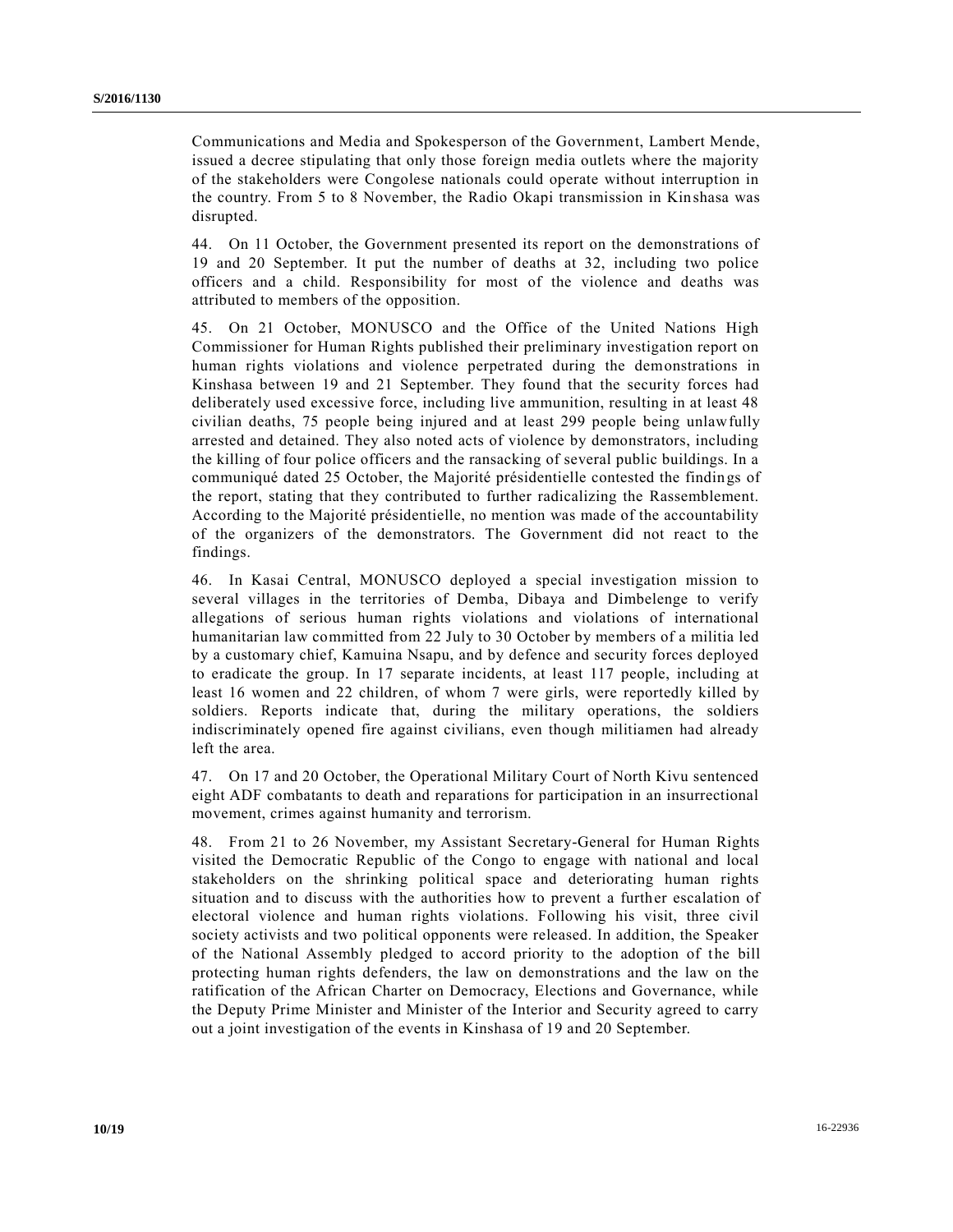#### **H. Sexual violence**

49. A total of 37 women, including 17 girls, were reported to be victims of conflict-related sexual violence in Ituri, Haut-Lomami, North Kivu and Tanganyika Provinces. State agents reportedly accounted for 35 per cent of cases and armed groups 65 per cent. FARDC soldiers reportedly committed 30 per cent of the violations, whereas Mai-Mai Kifuafua combatants and FRPI combatants were allegedly responsible for 27 per cent and 19 per cent, respectively.

50. MONUSCO and the Office of my Special Representative on Sexual Violence in Conflict supported the Government in the organization of a high-level conference, held in Kinshasa from 11 to 13 October, to evaluate progress in the implementation of the joint communiqué signed by the United Nations and the Government in 2013. The participants in the conference adopted national priorities for efforts to combat conflict-related sexual violence for the period 2017-2019. On the margins of the conference, my Special Representative on Sexual Violence in Conflict met the President and other senior Congolese officials to discuss ways of increasing collaboration between the Government and the United Nations on efforts to combat sexual violence. She also visited Goma, North Kivu, and Bukavu, South Kivu, to assess challenges and the specific needs of victims of sexual violence.

#### **I. Child protection**

51. MONUSCO documented 120 grave violations of children's rights, down from 155 documented cases during the previous reporting period. In total, 49 boys were separated or escaped from armed groups, compared with 115 children documented in the previous reporting period. Ten boys were documented as having been newly recruited by armed groups. The main armed groups recruiting children were Forces combattantes abacunguzi (12), Nyatura (10), FRPI (8), Nduma défense du Congo - Rénové (7), UPDI (7), Mai-Mai Raia Mutomboki (3) and ADF (2). In addition, following the voluntary surrender of the Mai-Mai Kata Katanga leader, nine children were identified but have not yet been separated from the armed group. In addition, 28 boys have been identified among the SPLM/A in Opposition elements extracted by MONUSCO from the Garamba National Park. A total of 20 boys formerly associated with armed groups were released from FARDC custody and handed over to MONUSCO, while 6 remain in detention.

52. The military prosecutor continued efforts towards the prosecution of prominent armed group leaders for child recruitment and sexual violence. Three FARDC soldiers and a national police officer were arrested on charges of child rape.

#### **J. Humanitarian situation**

53. The humanitarian situation continued to deteriorate in the eastern Democratic Republic of the Congo, underscoring the acute nature of the crisis owing in part to armed group activity and increasing intercommunal violence, as evidenced by the increase in the number of internally displaced persons from 1.7 million in September to nearly 2 million. As at 30 November, there were some 439,000 refugees and asylum seekers in the country, including approximately 245,000 from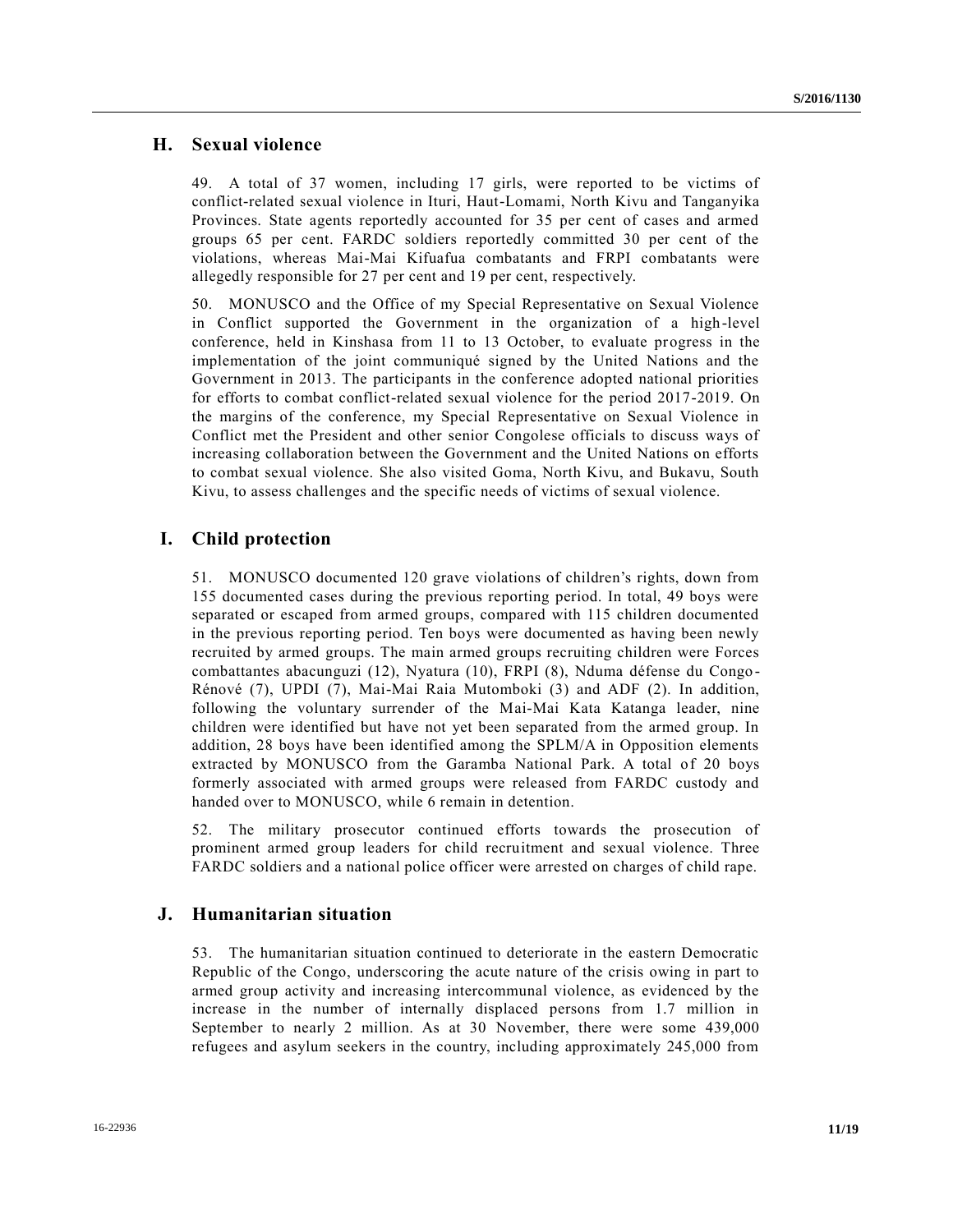Rwanda, 96,500 from the Central African Republic, 31,500 from Burundi and nearly 65,000 from South Sudan.

54. Insecurity remained a major obstacle to humanitarian access in the eastern Democratic Republic of the Congo and continued to have an impact on the delivery of assistance to people in need. As at 28 November, 4 humanitarian workers had been killed, 10 wounded and 29 abducted but later released, significantly disrupting operations in various areas.

55. As at mid-November, the Humanitarian Response Plan of \$690 million remained funded at 56 per cent, amounting to more than \$385 million, a situation that affects the humanitarian response.

#### **K. Economic situation**

56. MONUSCO documented a continuing downward macroeconomic trend owing to a fall in commodity prices, resulting in a scarcity of financial resources and increasing demonstrations of discontent. On 25 October, the Government submitted to the National Assembly the budget proposal for 2017, amounting to some \$5.7 billion, which represents a reduction of 15 per cent compared with the budget for 2016. Budgetary execution rates were also lower, in connection with the Government's dwindling spending power. The continued depreciation of the Congolese franc caused the prices of some basic commodities to rise, especially in Kinshasa. Members of the Kinshasa provincial assembly have been refusing to resume activity since the opening of the parliamentary session on 30 September, while the Ministry of Foreign Affairs staff union and workers of the State company that controls the quality of imports and exports went on strike on account of unpaid salaries. Civil servants in South Kivu also publicly complained of salary arrears of up to 10 months. On 9 and 10 November, clashes erupted between students at two technical schools in Kinshasa and the national police during protests against an increase in tuition fees.

#### **L. Regional developments**

57. The Government pursued regional cooperation to tackle security challenges and advance political processes. On 10 October, the President renewed the mandate of the National Oversight Mechanism of the Peace, Security and Cooperation Framework and appointed General Denis Kalume Numbi as its new coordinator. My Special Representative and my Special Envoy met General Kalume on 18 and 22 November, respectively, to discuss ways of enhancing collaboration between MONUSCO and the Mechanism to advance support for the implementation of the Framework.

58. On 13 October, following an evaluation mission to the Democratic Republic of the Congo, the Southern African Development Community welcomed the progress achieved in the context of the national dialogue, expressed satisfaction with the preparations for the elections and called upon all political actors to respect the impartiality of the Independent National Electoral Commission.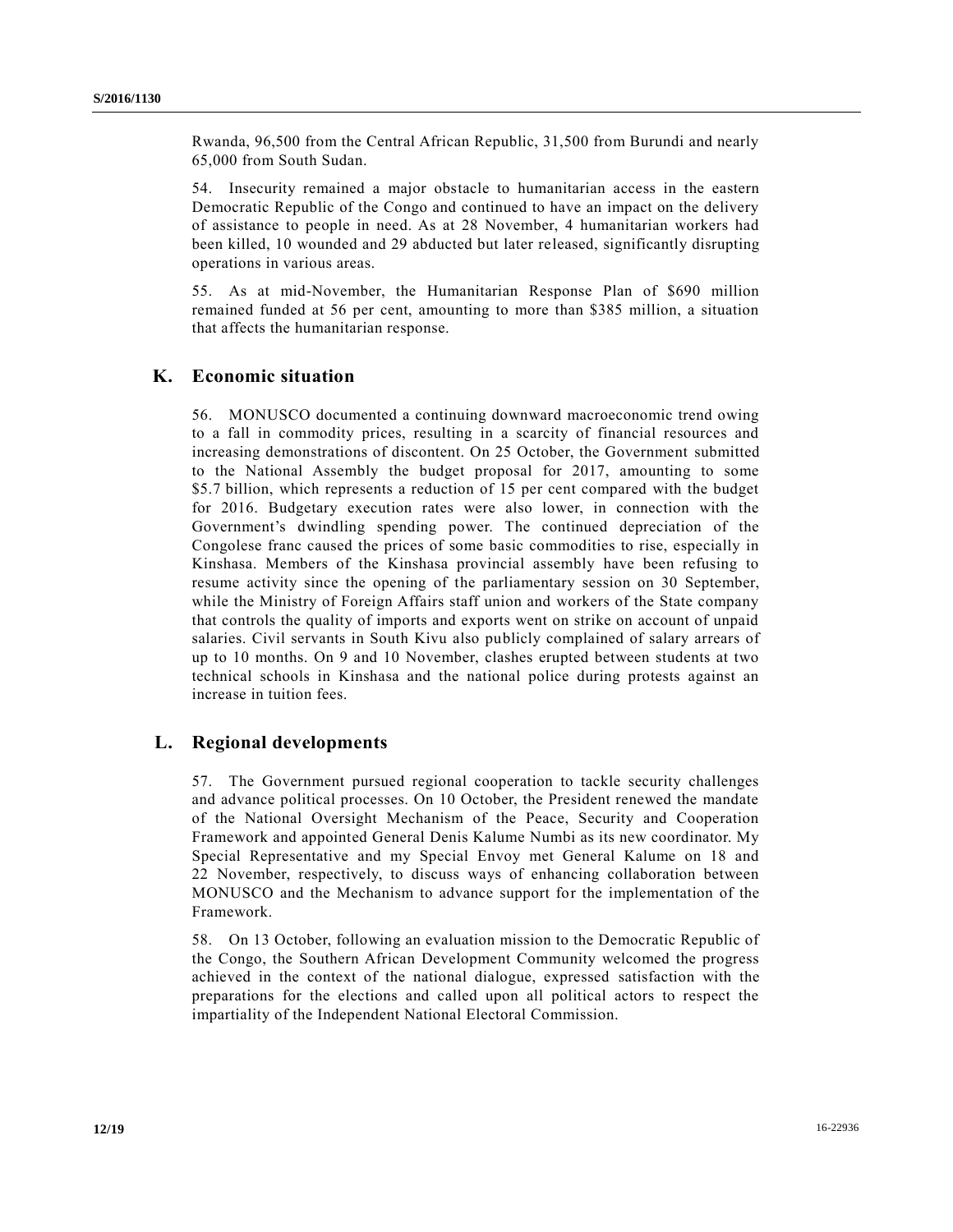59. Also on 13 October, defence ministers of the International Conference on the Great Lakes Region met in Kinshasa to examine the concept of operations of the Joint Oversight Mechanism in the framework of regional efforts to combat terrorism.

60. On 20 October, the Minister of Trade of the Democratic Republic of the Congo and the Minister of Trade and Industry of Rwanda signed a bilateral agreement to facilitate cross-border trade and launched a bilateral simplified trade regime.

61. The seventh high-level meeting of the Regional Oversight Mechanism was held on 26 October in Luanda, attended by Heads of State and Government of the signatory countries to the Peace, Security and Cooperation Framework, together with representatives of the African Union, the International Conference on the Great Lakes Region, the Southern African Development Community and the United Nations. The Mechanism endorsed the political agreement of 18 October as a useful step to avoid violence in the Democratic Republic of the Congo and urged all Congolese stakeholders to seek a peaceful solution to the political crisis, in line with the Constitution and resolution [2277 \(2016\).](http://undocs.org/S/RES/2277(2016))

62. On 10 November, the President met the Minister of Defence and Veterans' Affairs of South Sudan, Kuol Manyang Juuk, to address the presence of SPLM/A in Opposition elements and South Sudanese refugees in the Democratic Republic of the Congo, which resulted in the signing of a security cooperation agreement. On 14 November, the Minister for Foreign Affairs, Raymond Tshibanda N'tungamulongo, met his South Sudanese counterpart, Deng Alor Kwol, to explore the possibility of establishing a committee to address cross-border defence and economic issues.

# **III. Implementation of key reporting obligations**

### **A. Strategic dialogue and development of an exit strategy for the Mission**

63. The strategic dialogue between the Government and MONUSCO stalled following the adoption of resolution [2277 \(2016\).](http://undocs.org/S/RES/2277(2016)) The Government has disengaged from discussions on the joint development of an exit strategy for the Mission. On 23 September, in his address to the General Assembly, the Minister for Foreign Affairs reiterated the Government's request for a gradual reduction of MONUSCO troops and a transformation of the Mission.

### **B. Assessment of the implementation of the tasks of the Intervention Brigade**

64. After playing a critical role in the military defeat of the Mouvement du 23 mars armed group in November 2013, followed by a year of suspended military cooperation between MONUSCO and FARDC, the Intervention Brigade has, since May, focused its efforts on the neutralization of ADF in the Beni area, North Kivu, in support of FARDC operations. MONUSCO supported those operations between May and September, forcing ADF to adapt its defensive techniques to respond to increased military pressure.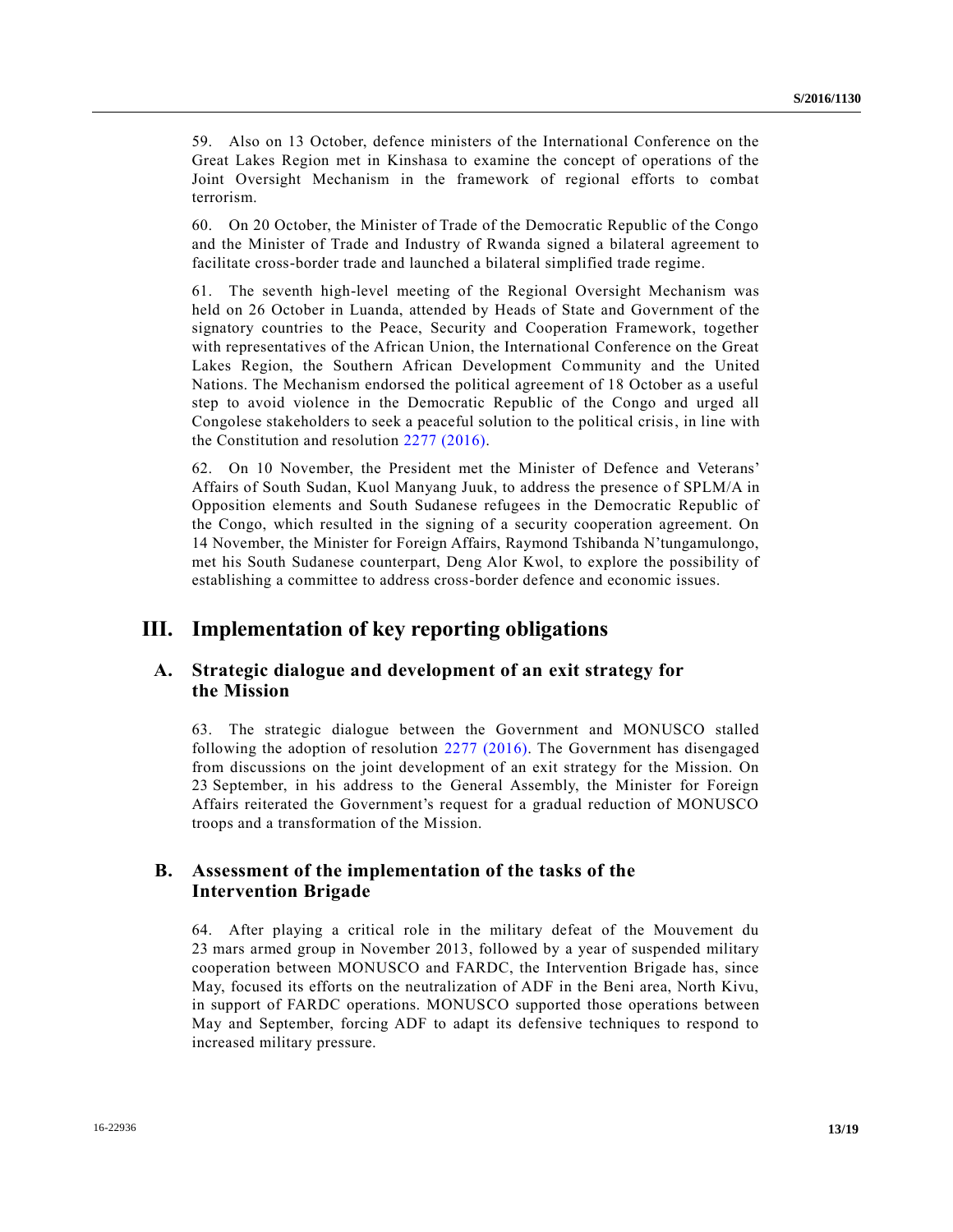#### **C. Review of progress on the transformation of the force**

65. As requested by the Security Council in its resolution [2277 \(2016\),](http://undocs.org/S/RES/2277(2016)) MONUSCO assessed the progress made in transforming the force to make it more effective in protecting civilians. Although the Mission took steps in this regard, implementation has been slow. Nevertheless, the delays and challenges notwithstanding, force transformation remains an important objective with a view to better protecting civilians and MONUSCO will continue to work towards its full implementation.

66. Progress was uneven across the four pillars on which the force transformation relies. Mixed progress was recorded on the first pillar, "capability development", which encompasses the introduction of rapidly deployable battalions, improved information-gathering capabilities and more mobility. In February, the first such battalion arrived in the eastern Democratic Republic of the Congo and, although it received its full equipment only recently, it has already conducted operations, including in response to inter-ethnic tensions in South Kivu. The deployment of a second such battalion is scheduled for February 2017, with a third in 2018. Through the use of enablers such as unmanned aerial vehicles, the Mission has been locating and monitoring armed groups and their activities, tracking civil demonstrations and improving its ability to protect civilians. Nevertheless, its consistent efforts notwithstanding, MONUSCO has to date been unable to deploy a military threat analysis unit, a potentially key enabler in efforts to neutralize armed groups and protect civilians.

67. Progress was achieved on the second pillar, "force redeployment", with MONUSCO currently merging its military presences in South Kivu and the former Katanga Province into a new southern sector. Once completed, early in 2017, this process will allow the Mission to align troops and assets to meet threats and minimize inefficiencies. With regard to the third pillar, "FARDC capacity-building", which represents the force's efforts, in accordance with the United Nations human rights due diligence policy, to reinforce the capabilities of FARDC, there was limited progress, owing to the suspension of cooperation between MONUSCO and FARDC during most of 2015. Beyond the planning phase, no progress was made on the fourth pillar, "military engineering development", which is aimed at adapting military engineering so that it contributes more effectively to the strategic and operational objective of neutralizing armed groups.

#### **D. Preparations for the elections**

68. MONUSCO enhanced its preparedness to mitigate and respond to electionrelated violence, while prioritizing support for political processes and promoting an environment conducive to peaceful, credible and inclusive elections. My Special Representative and my Special Envoy continued to use their good offices, including in coordination with key regional actors and civil society organizations, to promote inclusive dialogue and reduce the likelihood of violence and political instability.

69. MONUSCO continued to impress upon the national authorities and security forces the need to manage public order in accordance with the Constitution and international human rights standards. Consequently, on 3 November, the Kinshasa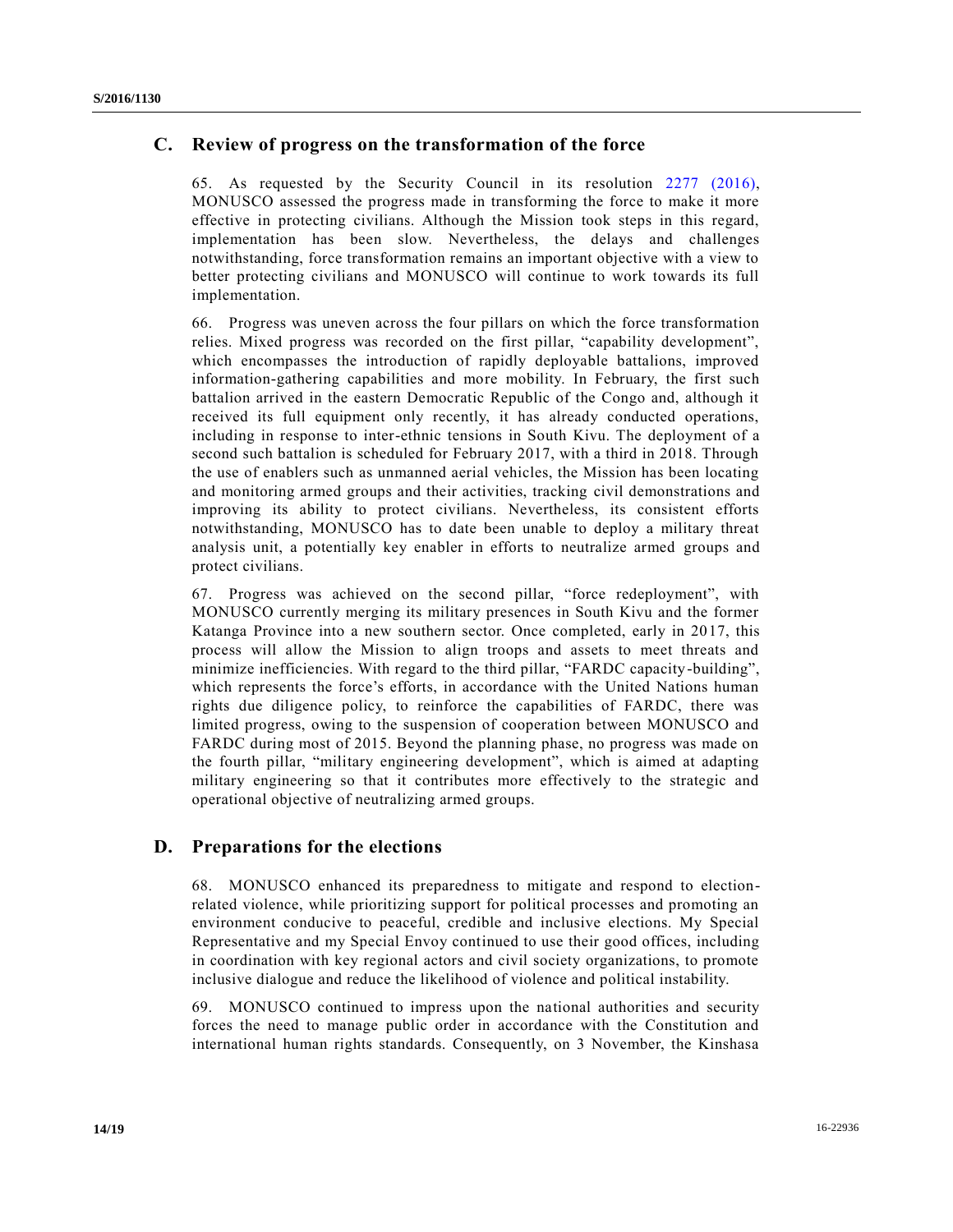Provincial Police Commissioner, General Célestin Kanyama, issued instructions restricting the deployment of crowd control units carrying lethal weapons. The Mission built the capacity of the national police with regard to methods of managing public order without resorting to excessive force and with respect for human rights.

70. Following the events of 19 and 20 September in Kinshasa, MONUSCO conducted robust patrolling in the city, within its existing capabilities. On 30 November, the force redeployed an additional company to Kinshasa, where MONUSCO has established an integrated tactical operations centre to effectively coordinate its civilian, military and police action.

71. The Mission pursued efforts to reinforce its capacity to monitor and report on human rights violations and restrictions on political space. It established mobile civilian monitoring and reporting teams in Goma, Kinshasa, Kisangani, Lubumbashi and Mbuji-Mayi, available to deploy on short notice to areas deemed at high risk of electoral violence and without a MONUSCO presence. The MONUSCO force and formed police units will support joint human rights monitoring teams to gather evidence of human rights violations committed in the context of election-related violence, including forensic, photographic and video evidence.

72. The Mission continued to revise, update and test contingency plans for the military, police and civilian components to prevent and respond to widespread election-related violence, ensuring that civilian and uniformed personnel and assets could be redeployed to key locations in a timely manner. Nevertheless, the Mission possesses limited uniformed and aviation capacity to respond to emerging risks in areas in which it currently has no presence. It has limited capacity in Kinshasa and no presence in other high-risk locations in the west of the country. Should a largescale redeployment of the force and other assets to high-risk locations in the west be required, the implementation of the core tasks relating to the protection of civilians and the neutralization of armed groups in the east would be greatly hampered.

# **IV. Safety and security of United Nations personnel**

73. MONUSCO assessed that its support to FARDC-led operations against armed groups had given rise to no significant increase in threats to United Nations personnel and installations. In total, 44 significant security-related incidents involving United Nations personnel, including 13 hazard and safety-related cases, were reported.

74. On 8 November, an improvised explosive device detonated on MONUSCO troops from the Indian contingent in Goma, North Kivu. That unprecedented attack left 1 child dead and 2 civilians and 32 peacekeepers wounded. MONUSCO and the Congolese authorities launched a joint investigation. The initial findings, based on evidence gathered at the scene, indicate that the attackers targeted the peacekeepers, knew their routine and were familiar with the use of explosives.

# **V. Serious misconduct, including sexual exploitation and abuse**

75. MONUSCO continued to vigorously enforce my policy of zero tolerance of sexual exploitation and abuse, resulting in a downward trend since my previous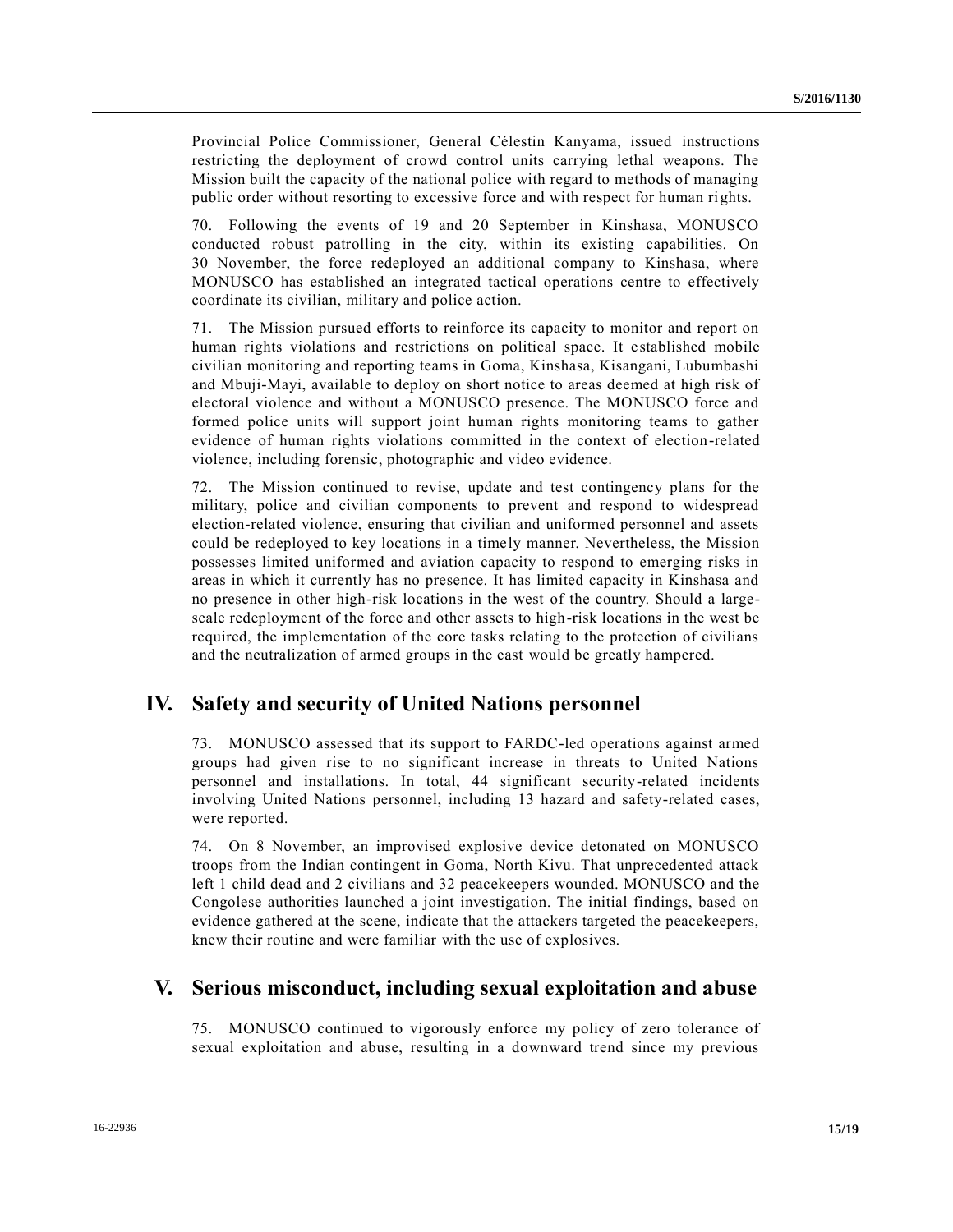report. Three incidents were recorded during the reporting period, down from 12 over the previous semester of 2016.

76. The Mission pursued enhanced preventive action, including training and awareness-raising activities, as well as community outreach and sensitization. The measures are complemented by risk assessment missions, community-based complaint networks, regular deterrent patrols by MONUSCO formed police units and military police and the implementation of curfew regimes, among other things. Enforcement action focused on the establishment of an immediate response team, a sexual exploitation and abuse task force and complaint mechanisms. MONUSCO, in close coordination with other United Nations entities, provided assistance to victims of sexual exploitation and abuse.

## **VI. Observations**

77. The political landscape of the Democratic Republic of the Congo is experiencing some of the most significant shifts witnessed in recent years, putting the progress achieved over the past decade at risk. Political space, which had gradually opened up to a diversity of voices and perspectives, is shrinking rapidly. Persistent challenges relating to the consolidation of democratic institutions, promotion and protection of human rights and respect for the rule of law are swiftly becoming even more acute as a result of the political uncertainties. With the formal end of the President's second and final term in office on 19 December, the Democratic Republic of the Congo has entered an uncertain transition period, planned to end with the holding of the country's third post-conflict elections. I am concerned that the coming months are likely to be fraught with serious political tensions and the reversal of hard-won gains. This could have negative implications for the country's security, stability and human rights situations and for regional stability.

78. Already, the worrying trends seen in recent months indicate that much is at stake. Increasing allegations of human rights violations, renewed violence in some areas of North Kivu, heightened tensions between communities in other provinces and growing popular discontent in urban centres suggest that the country is at risk of serious instability. I urge all political actors, including the Majorité présidentielle and the Rassemblement, to continue to pursue a constructive dialogue. I also urge all parties to refrain from violence and to call upon their supporters to avoid resorting to violent tactics.

79. In 2016, amid mounting political tensions, violent confrontations between security forces and opposition protesters and the mounting risk of instability, national, regional and international initiatives have resulted in some progress towards a negotiated solution to the political crisis. Yet much more remains to be done. In addition to reaching a negotiated consensus among all political actors, additional specific steps must be taken to prepare the ground for the holding of elections, strengthen the promotion and protection of human rights and enhance the protection of civilians through improved security in the eastern part of the country and other areas of concern.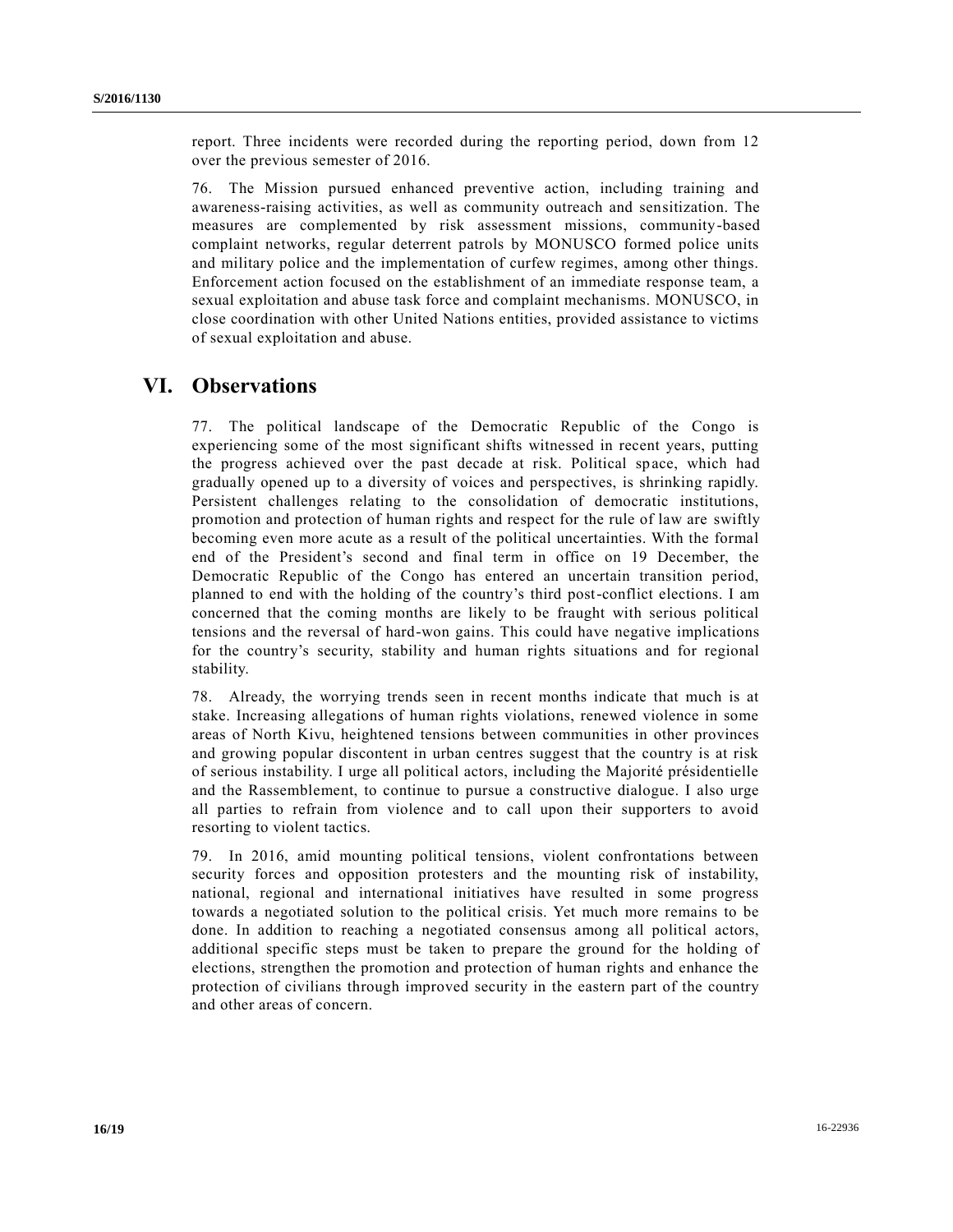80. It behoves the Government and all political actors to ensure an environment conducive to a free, fair, credible, inclusive, transparent, peaceful and timely electoral process, in accordance with the Constitution. It is critical that the continuing update of the voter register be completed as early as possible, and no later than the current deadline of 31 July 2017. This effort must be part of the wider political process leading to elections rather than an isolated technical task. As mandated by the Security Council, MONUSCO is fully mobilized to support the Independent National Electoral Commission in completing the voter registration process.

81. I remain concerned by persistent reports of human rights violations. I am particularly concerned by the significant increase in allegations relating to restrictions of political space, which are more than threefold higher in 2016 than in 2015. Among these are violations of the freedoms of expression and assembly, all of which are protected by the Constitution and international human rights treaties that the country has signed and ratified. I am also deeply troubled by the wave of arrests of those seeking to express their political views. I once again urge the Government to actively promote and protect human rights, including by bringing perpetrators of violations and abuses to justice and by ending politically motivated detentions.

82. The increasing security challenges in the eastern Democratic Republic of the Congo and the re-emergence of tensions among communities in Kasai Central and Tanganyika Provinces point to a worrisome deterioration of the security landscape. I am deeply concerned by this trend and strongly condemn attacks against civilians, including that in Luhanga, North Kivu, perpetrated by Mai-Mai Mazembe on 27 November in a context of increasing inter-ethnic tensions. In Beni territory, North Kivu, ADF continues to pose a serious threat to civilians. I am appalled that it continues to attack and kill civilians. In Tanganyika Province, the recent series of targeted attacks between the Twa and the Luba are also of concern. I welcome the efforts by the national authorities to tackle the threat posed by armed groups through political action and military operations.

83. The continued support of MONUSCO for the Democratic Republic of the Congo in facing these and other security threats is critical. Having supported the national authorities in the military defeat of the Mouvement du 23 mars in November 2013, MONUSCO, and in particular its Intervention Brigade, has focused on ADF in North Kivu, in support of FARDC. Joint operations between the two forces have significantly disrupted the armed group's activities and forced its combatants to use new techniques to avoid confrontation. Continued efforts are required to protect civilians and neutralize armed groups in the east, requiring a more effective military posture for the Mission. The force transformation and the Intervention Brigade are key tools in this regard. The effective protection of civilians also requires the continued commitment of troop-contributing countries. I also count on the continued support of the Security Council on issues relating to the performance of MONUSCO uniformed personnel.

84. As the political and security landscape of the Democratic Republic of the Congo undergoes significant developments, I intend to deploy a strategic assessment mission to the country in the coming months to assess the United Nations engagement there.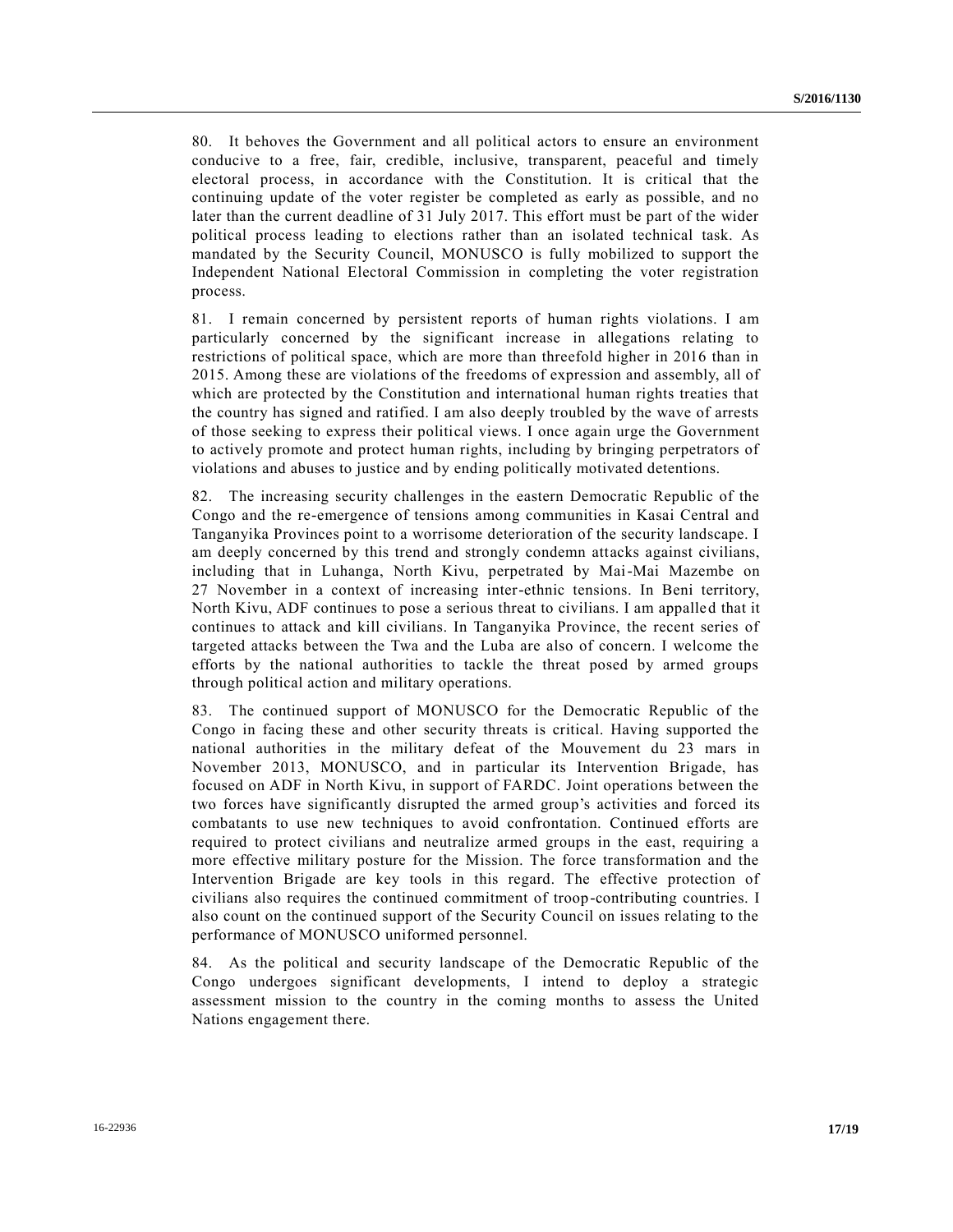85. I conclude by expressing my sincere gratitude to my Special Representative, Maman Sambo Sidikou, for his tireless efforts in advancing the peace process. I pay tribute to all MONUSCO personnel for their dedication in working for a more peaceful and stable Democratic Republic of the Congo. I extend my appreciation to the troop- and police-contributing countries and to those men and women who put their lives at risk in the performance of their duties on a daily basis. I express my gratitude to the African Union, regional partners, the European Union, bilateral and multilateral donors, United Nations agencies, funds and programmes and humanitarian, multilateral and non-governmental organizations for their important contributions and steadfast commitment. Lastly, I again reiterate my appreciation to regional partners and the international community in general for maintaining their firm and principled position in support of efforts to preserve peace and stability in the Democratic Republic of the Congo.